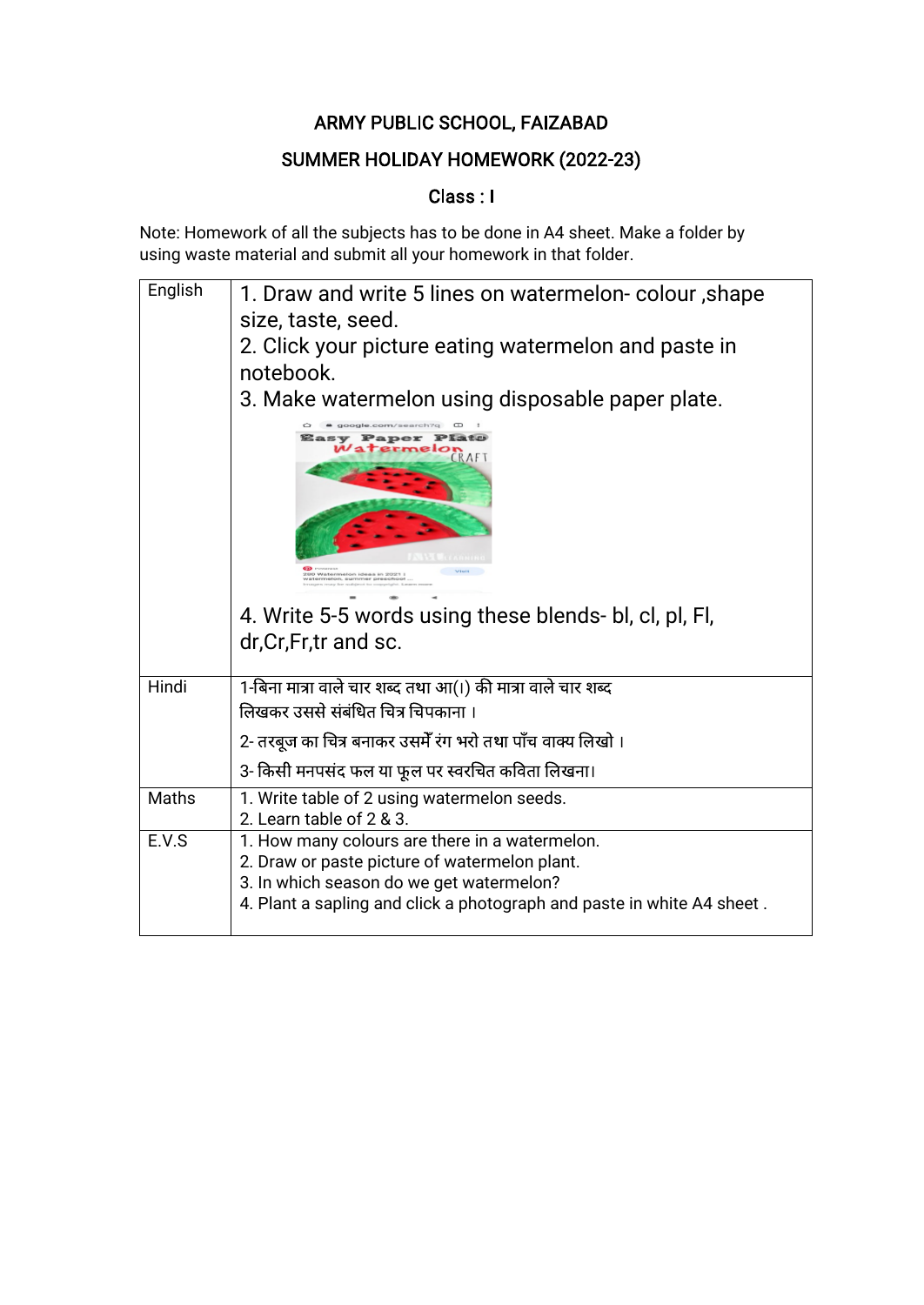## SUMMER HOLIDAY HOMEWORK (2022-23)

## Class : Il

| English<br>1. Write 5 lines on your Mother.                                                                                                                            |
|------------------------------------------------------------------------------------------------------------------------------------------------------------------------|
|                                                                                                                                                                        |
| 2. Click a photo of yourself showing how you help your Parents in various<br>activities (gardening, serving food, maintaing ambiance etc)                              |
| 3. Do loud reading in the presence of your family members for about half<br>an hour. Reading can be done from any book of your choice. You may read<br>stories online. |
| Hindi<br>1.अपने परिवार की कुछ गतविधियों ( activities and events) का एक कोलाज (collage)                                                                                 |
| A4 पेज पर बनाए तथा उसका नाम लिखे।                                                                                                                                      |
| 2. आप अपने परिवार में अपने से बडे लोगो की सहायता किस प्रकार करते हैं । इस पर 5 वाक्य                                                                                   |
| लिखें l                                                                                                                                                                |
| Maths<br>1.Ask the age of your family members and add them.                                                                                                            |
| E.V.S<br>1. Make a family tree using photographs.                                                                                                                      |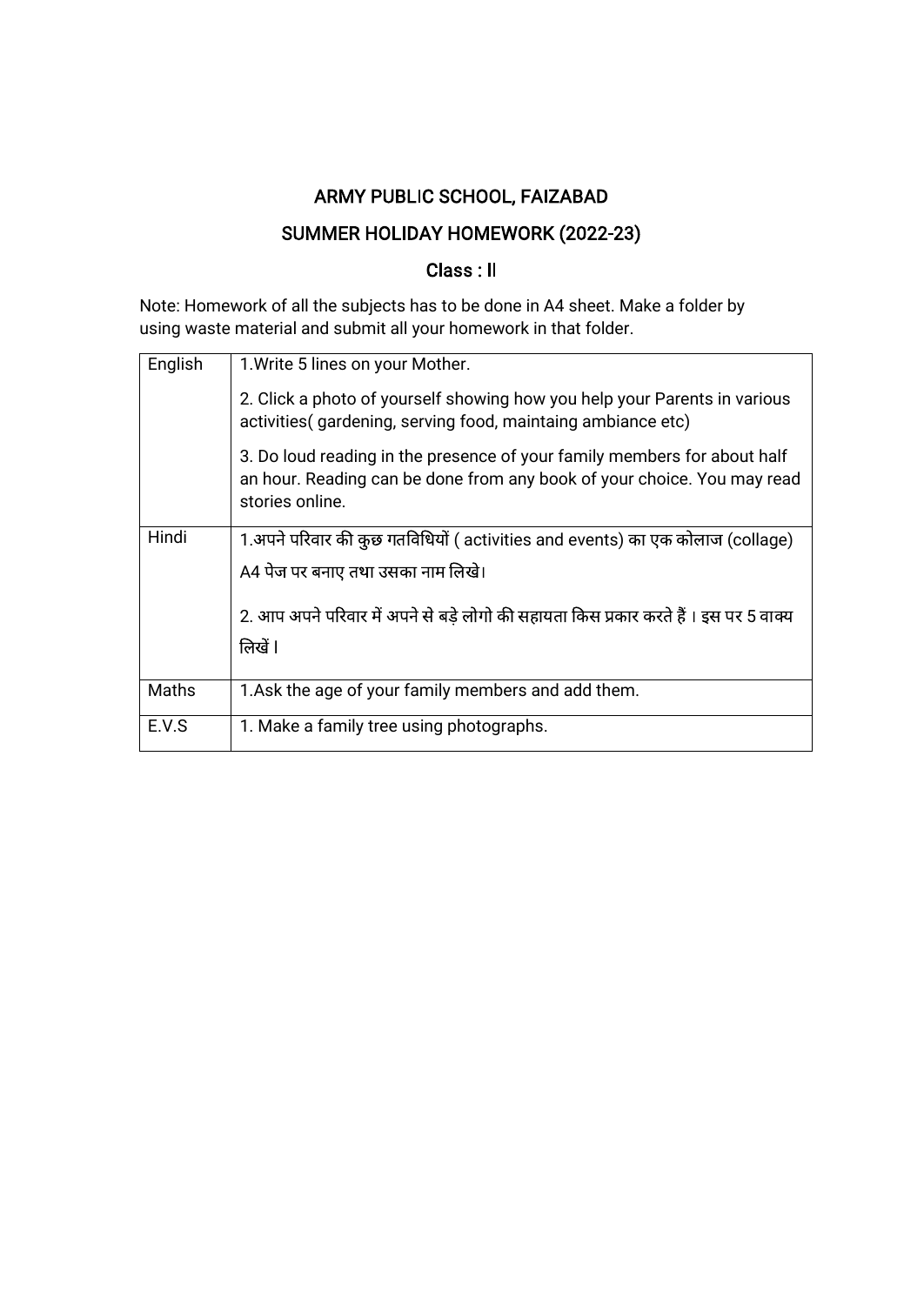### SUMMER HOLIDAY HOMEWORK (2022-23)

## Class : III

| English | 1. Do loud reading in the presence of your family members for about half<br>an hour. Reading can be done from any Story book of your choice. You<br>may read the stories online.                                      |
|---------|-----------------------------------------------------------------------------------------------------------------------------------------------------------------------------------------------------------------------|
|         | 2. Draw your favourite character and decorate it with different materials<br>available at home.                                                                                                                       |
|         | 3. Write and learn any 20 synonyms and antonyms from the story.                                                                                                                                                       |
|         | 4. Movies you can enjoy watching. (i) Rio 1& 2. (ii) Stuart Little.                                                                                                                                                   |
| Hindi   | 1. गर्मियों में खाए जाने वाले 5 फलों और 5 सब्जियों नाम लिख कर चित्र चिपकाएँ।                                                                                                                                          |
|         | 2. अपने परिवार के किसी एक सदस्य का चित्र चिपकाकर उनके बारे में 5 पंक्तियां लिखो।                                                                                                                                      |
|         | 3. घर में उपलब्ध सामग्री से पक्षी जल पात्र (Bird Feeder ) बनाए और चिड़िया को जल देते हुए                                                                                                                              |
|         | फोटो ले।                                                                                                                                                                                                              |
| Maths   | 1. Learn and write tables from 3 to 15 in maths notebook.                                                                                                                                                             |
|         | 2. Complete Test Your Skills and Apply Your Skills of page no. 22 & 23<br>given in your maths book.                                                                                                                   |
|         | 3. Write the given Roman Numerals using matchsticks or any object of<br>your choice on A4 sheet or on Scrapsheet.                                                                                                     |
|         | (21, 18, 09, 15, 25, 32.)                                                                                                                                                                                             |
|         | 4. Make a Abacus and show your Date of birth on it. If your dob is 20 Jan<br>2005 the show 012005 on Abacus. You have to show only last 6 digits on<br>abacus.                                                        |
| E.V.S   | 1. Observe and write the following things about weather of place you visit<br>in summer (any 5 days) (i) Date (ii) Temperature (iii) Humidity (iv) Wind<br>speed (v) precipitation. You can take help from newspaper. |
|         | 2. Sow any seed of your choice in a pot and observe plant's growth. Bring<br>your pot to school when school will open                                                                                                 |
|         | 3. Collect 5 eco friendly material from your home and make a project by<br>using that.                                                                                                                                |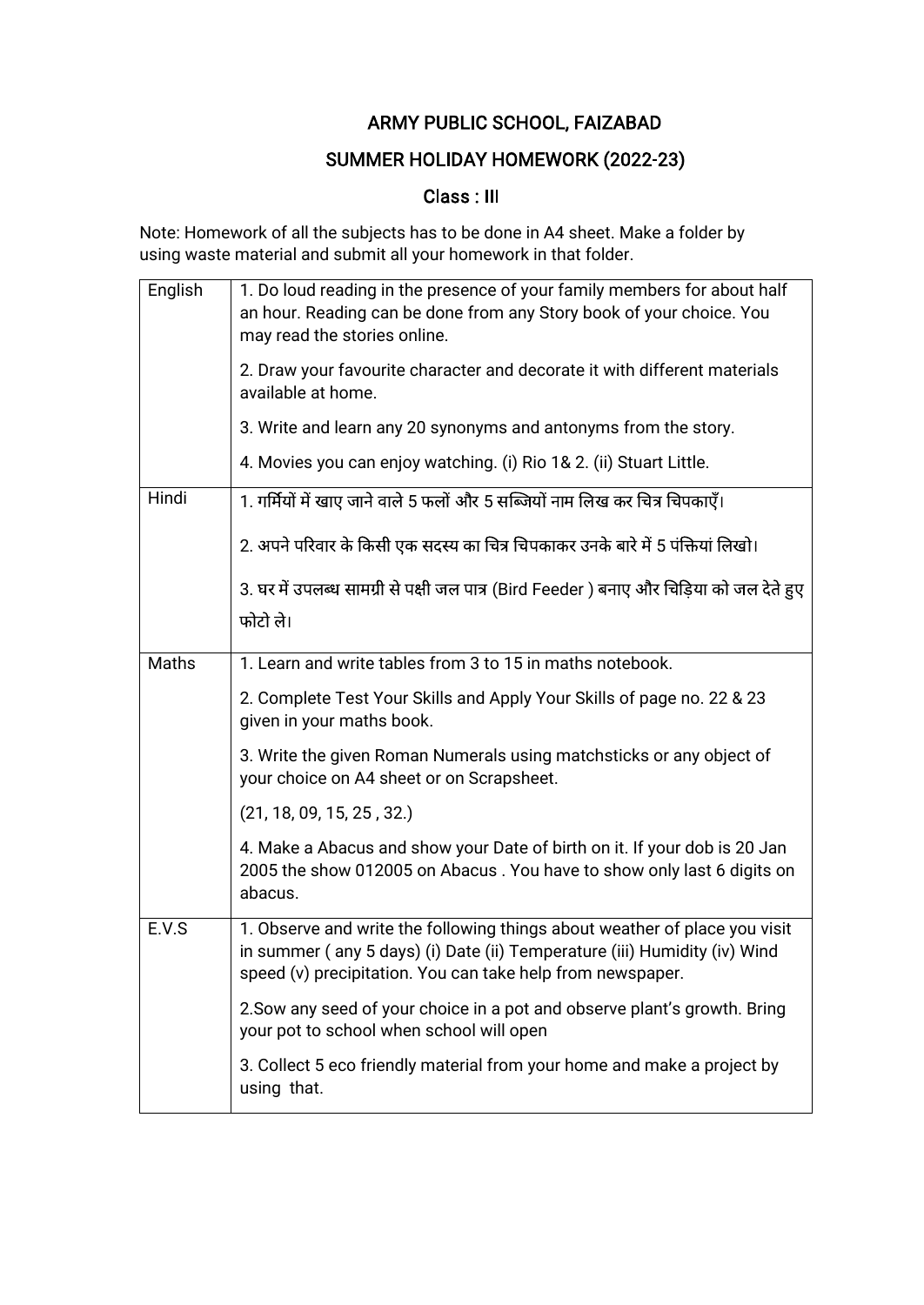# SUMMER HOLIDAY HOMEWORK (2022-23)

#### Class : IV

| English | 1. My Summer Vacation (Children will make a video on this<br>topic. Video should not be more than 2 mins)                                                    |
|---------|--------------------------------------------------------------------------------------------------------------------------------------------------------------|
|         | 2. Make a poster on how trees are useful to us and things<br>we get from trees.                                                                              |
|         | 3. Make a model on Nouns and its kinds.                                                                                                                      |
|         | Be creative, make best use of waste. Even you can more explore on<br>Google for more ideas on this topics.                                                   |
| Hindi   | 1.ग्रीष्म कालीन अवकाश में आपके द्वारा पढ़ी गई कहानियों में से अपने प्रिय<br>पात्र के विषय में पांच वाक्य लिखें।                                              |
|         | 2. लेखन सुधार हेतु 10 पेज सुलेख लिखें                                                                                                                        |
|         | 3. हिंदी के महान कहानीकार मुंशी प्रेमचन्द जी के विषय में 5 वाक्य लिखें तथा<br>उनकी किन्हीं 5 कहानियों के नाम लिखें एवं उनसे संबंधित चित्र भी चिपकाएं।        |
|         | 4. दिए गए शब्दों को व्यक्तिवाचक, जातिवाचक एवं भाववाचक संज्ञा में<br>विभाजित करके लिखें।                                                                      |
|         | (विद्यालय, पुस्तक, मोर, हिमालय, अध्यापक, लालच, क्रोध, दिल्ली, स्नेह)                                                                                         |
| Maths   | 1. Learn and write tables from 3 to 20 in maths notebook.                                                                                                    |
|         | 2. Complete Test Your Skills and Apply Your Skills of page<br>no. 23 & 24 given in your maths book.                                                          |
|         | 3. Make a Clock and show your birth time on it using Roman<br>Numerals.                                                                                      |
|         | 4. Make a Abacus and show your Date of birth on it. If your<br>dob is 20Jan2005 the show 012005 on Abacus. You have to<br>show only last 6 digits on abacus. |
|         | 5. Draw Indian and International Place Value Chart on scrap<br>sheet.                                                                                        |
| E.V.S   |                                                                                                                                                              |
|         | 1. There are many super achievers who are differently abled.<br>Collect information, write and paste pictures of these<br>challenged people.                 |
|         | I.Sudha Chandran II. Ravindra Jain III. Stephen Hawking IV.                                                                                                  |
|         | Louis Braill (Use A4 sheet)                                                                                                                                  |
|         | 2. Make a stethoscope (As given on Page -20)                                                                                                                 |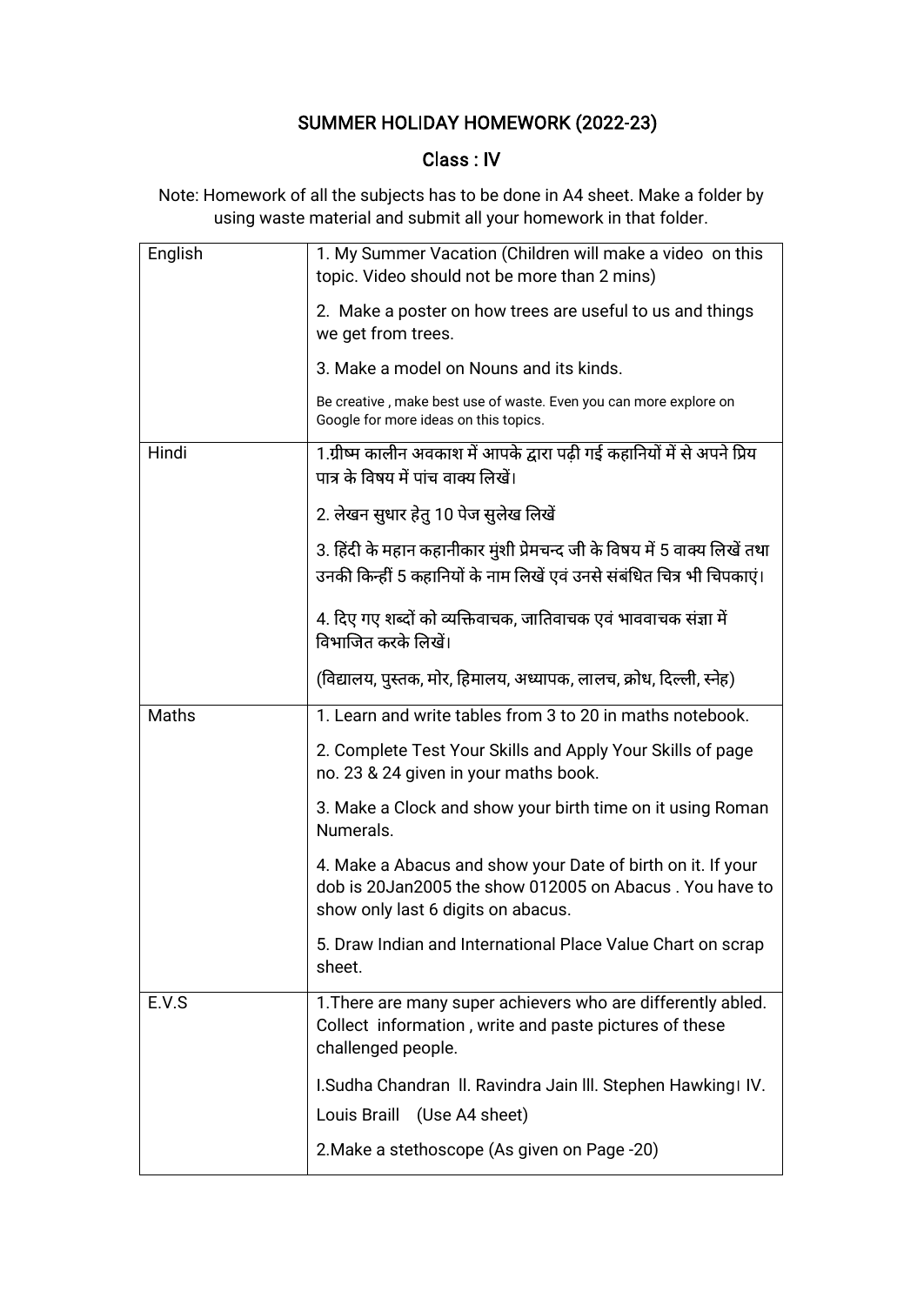## SUMMER HOLIDAY HOMEWORK (2022-23)

### Class : V

| English | 1. Prepare the syllabus taught till now.                                                                                                              |
|---------|-------------------------------------------------------------------------------------------------------------------------------------------------------|
|         | 2. Make a vlog (video where you talk(about any place that you have visited<br>during the holidays be it any tourist spot or your Village or any park. |
|         | 3. Read the book 'Diary of a Young Girl' by Anne Frank and write 5 incidents<br>from the book that affected you the most.                             |
|         | 4. Do Handwriting Practice on every Saturday and Sunday during your<br>holidays.                                                                      |
| Hindi   | 1. व्यक्तिवाचक संज्ञा , जातिवाचक संज्ञा, भाववाचक संज्ञा के दो - दो चित्र चिपका कर नाम<br>लिखना है ।                                                   |
|         | 2. "ऐ मालिक तेरे बंदे हम" प्रार्थना को लिखना तथा सस्वर याद करना ।                                                                                     |
|         | 3. कोई भी स्वरचित कविता की आठ लाइन लिखना है ।                                                                                                         |
|         | 4. अधूरे कार्य को पूरा करना ।                                                                                                                         |
|         | 5. पढाए गये पाठों को पढना ।                                                                                                                           |
| Maths   | 1. Frame two different word problems from your daily life using given clue.                                                                           |
|         | $5,67,834 + 78,905 = ?$                                                                                                                               |
|         | 2. Write name and symbols of currencies of five different countries and<br>their relationship with Indian rupees.                                     |
|         | 3. Make an abacus using waste material available at home showing Indian<br>System of Numeration and show number 3,40,315 on it.                       |
| E.V.S   | 1. Write a few line on health is wealth and make a colourful poster on A4<br>size paper with a catchy slogan on it.                                   |
|         | 2. There are many super achievers who are differently abled. Collect<br>information, write and paste pictures of these challenged people.             |
|         | Sudha Chandran                                                                                                                                        |
|         | Ravindra Jain                                                                                                                                         |
|         | <b>Stephen Hawking</b>                                                                                                                                |
|         | Louis Braille                                                                                                                                         |
|         | (Use A4 sheet)                                                                                                                                        |